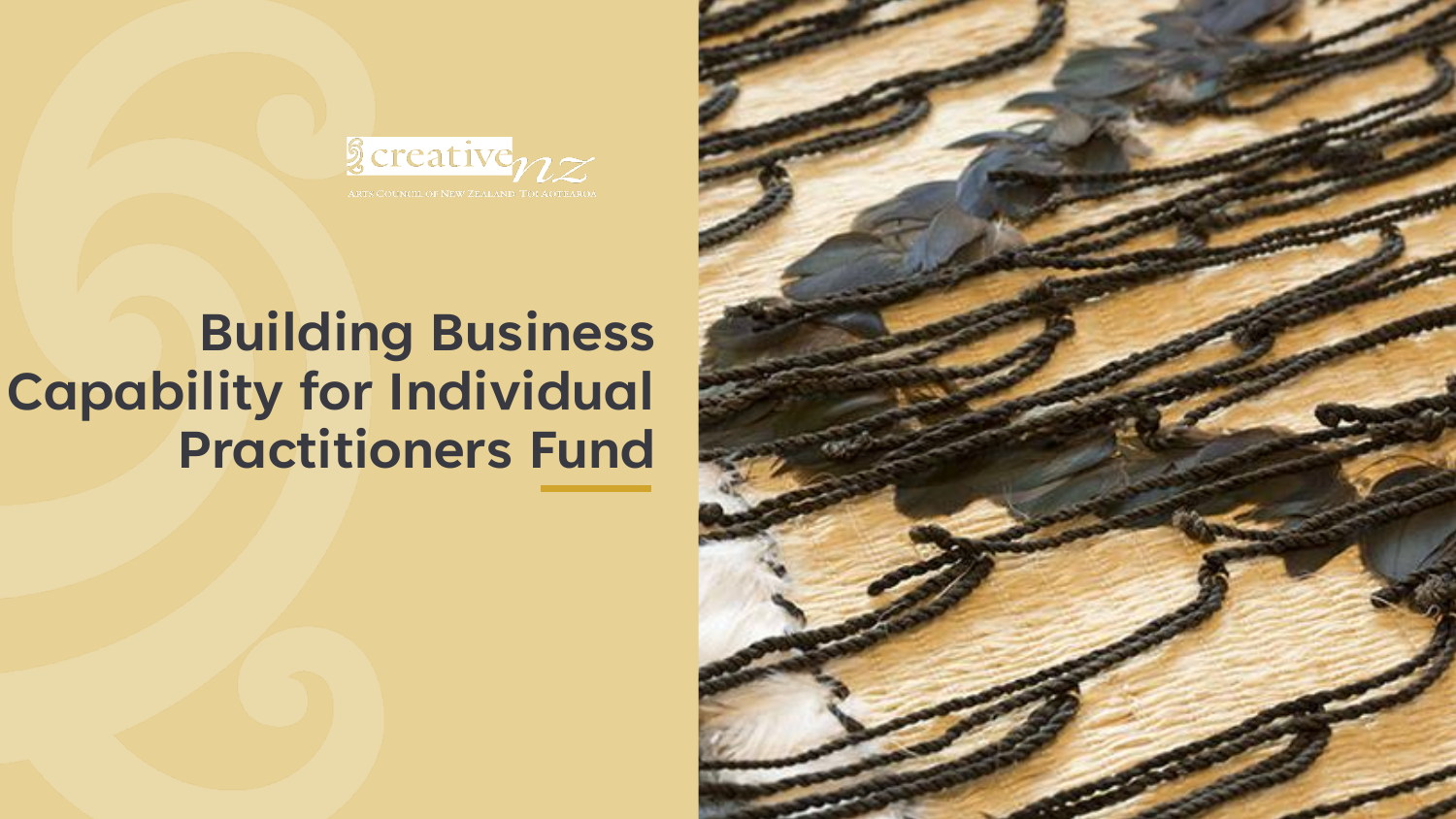# **What we will cover today**

- Fund's purpose
- **Eligibility**
- The kinds of activities we will fund (and what we won't)
- What to include in your application
- Assessment criteria
- **Checklist**
- Key dates and contacts
- Your questions

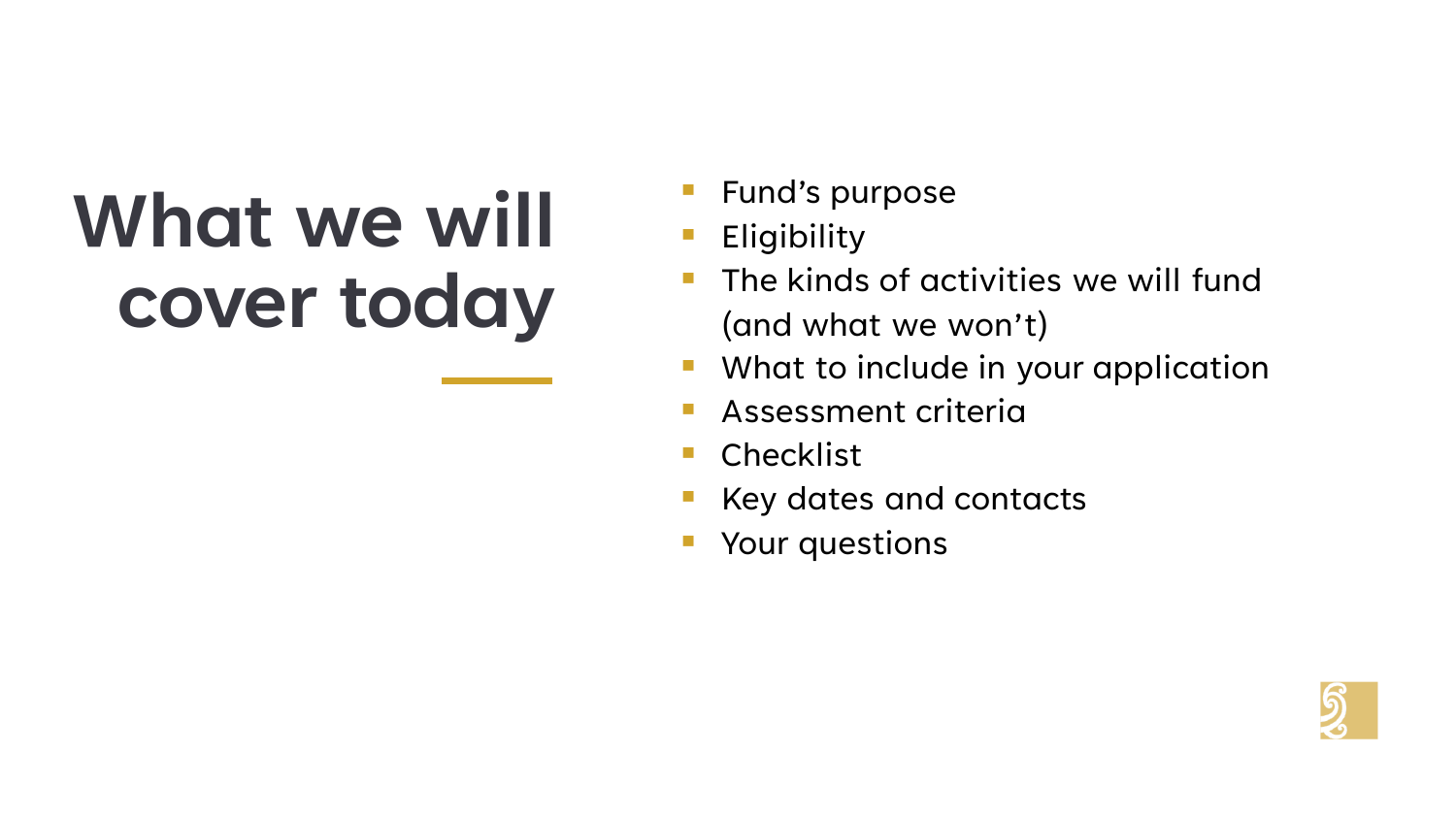## **Fund's purpose:**

"This fund offers grants to support **individual artists and arts practitioners** to develop skills that **increase their career sustainability and future-proof their business practice.** Individual artists and arts practitioners can apply for activities that help them remain relevant to audiences and communities and become more resilient to changing environments."

## **Funding round limit of 100 applications**

- Limited budget and we want to ensure a higher success rate
- We want to be able to manage demand
- You can also apply for funding through our Arts Grants.

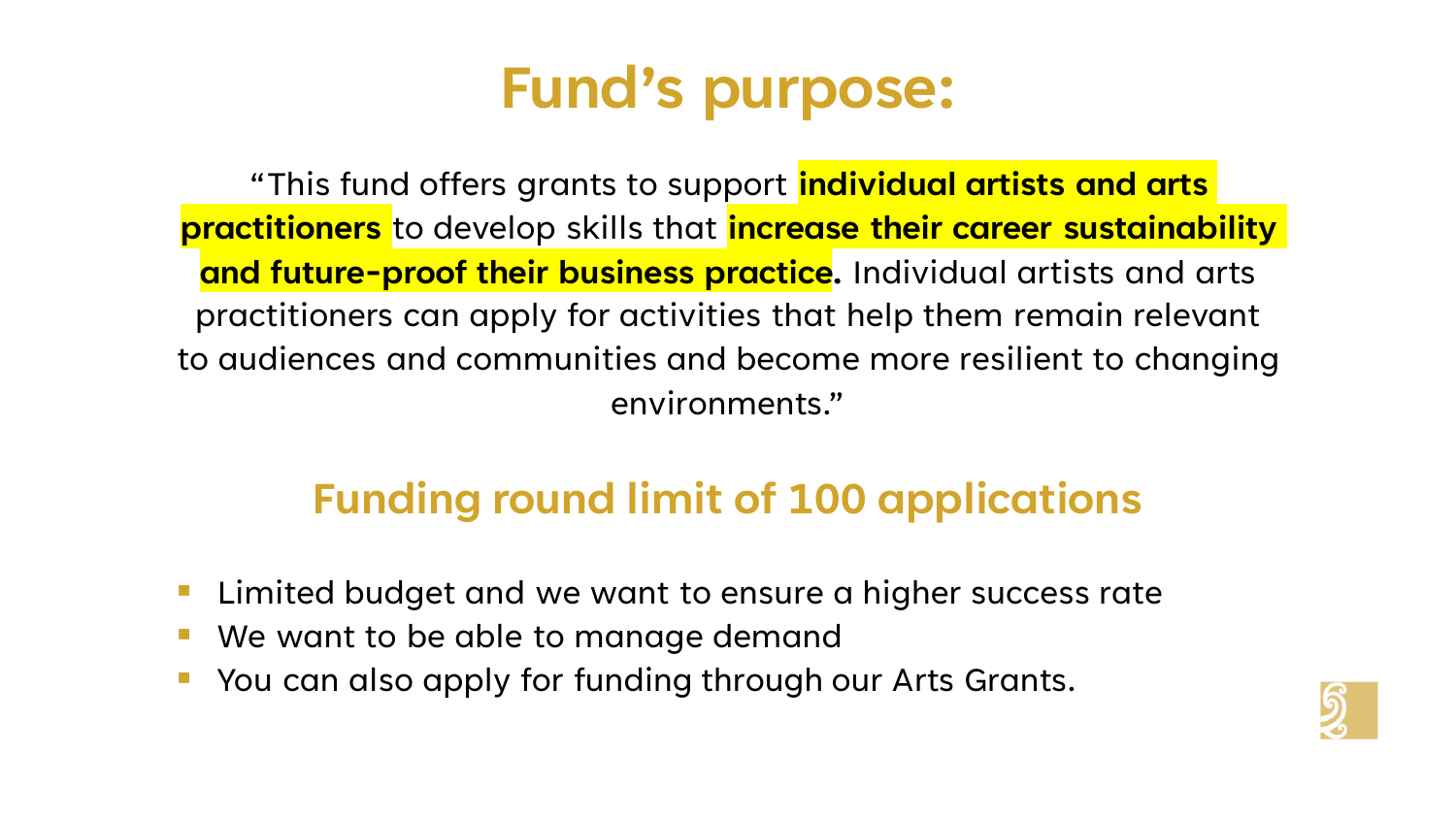# **Eligibility criteria**

- **Choose a funding pool: General** arts, ngā toi Māori, Pacific arts
- **Project timing:** must be between 3 June 2022 – 2 June 2023
- Project must directly **benefit NZ artists or arts practitioners**
- You must have a **track record** of experience and success.

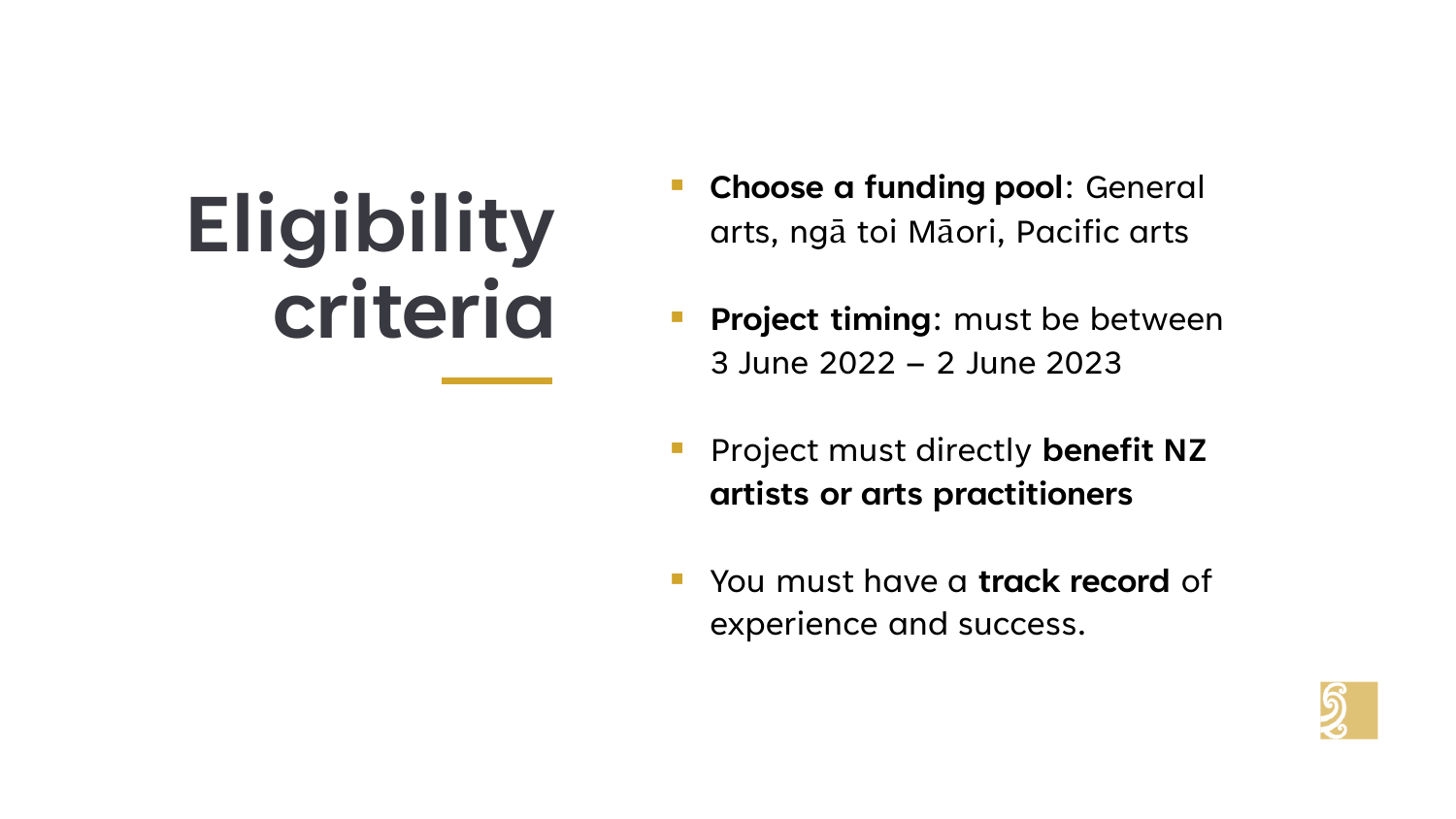## **What the Fund covers**

Between \$5,000 - \$10,000, can include one OR a combination of the following:

## **Research + Planning**

e.g. developing or revising business or risk management strategies, researching new audiences and income streams.

## **Prof. development**

e.g. financial training course, attendance at marketing workshops or industry conferences.

## **Inclusion**

e.g. building cultural competence, training to recognise and address unconscious bias, disability responsiveness training.

## **Digital skills**

e.g. digital strategy development, fundraising using e-commerce, online content development.

## **Manawaroa/Resilience**

e.g. stress management training, wellbeing and hauora/health coaching.

## **Digital tools (capex)**

e.g. financial management software, Zoom subscription, live streaming tools, up to \$3,000.

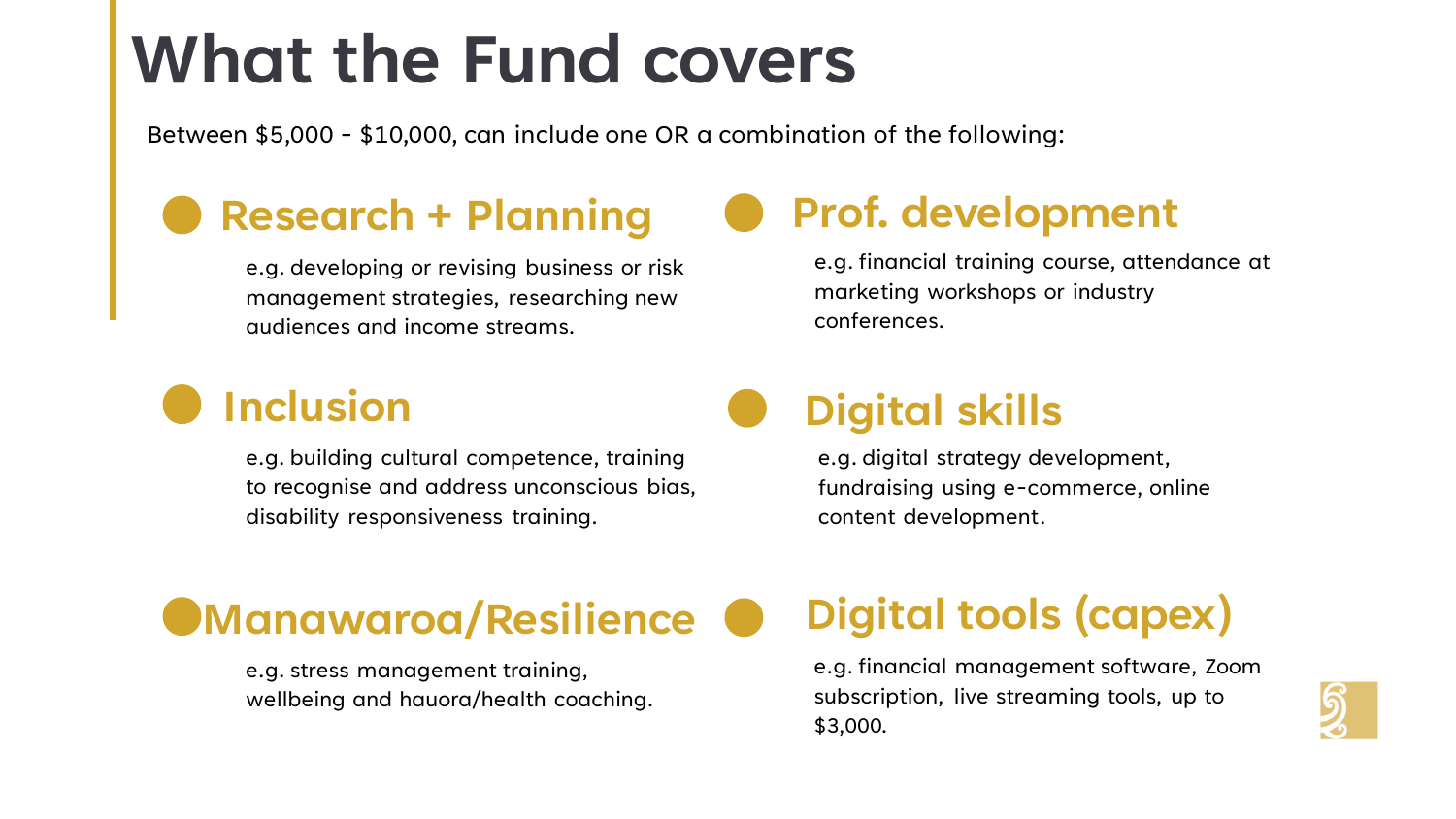## **What the Fund doesn't cover**

## **Your artistic practice**

The fund does not support costs related to the research, development, creation and presentation of artistic practice.

### **Organisations**

The fund is strictly to support individual arts practitioners, rather than organisations.

## **Project costs for your artistic practice**

The fund does not support the development or presentation costs relating to an artistic project.

#### **Costs incurred before 3 June 2022**

We won't fund retrospective costs prior to the funding decision date.

## **Budgets less than \$5,000**

We have a minimum threshold for the fund to ensure we can support you to a level that will have a long-term impact on your career.

## **Only capex costs**

You can apply for up to \$3,000 worth of capital expenditure costs, though these are to support your overall project.

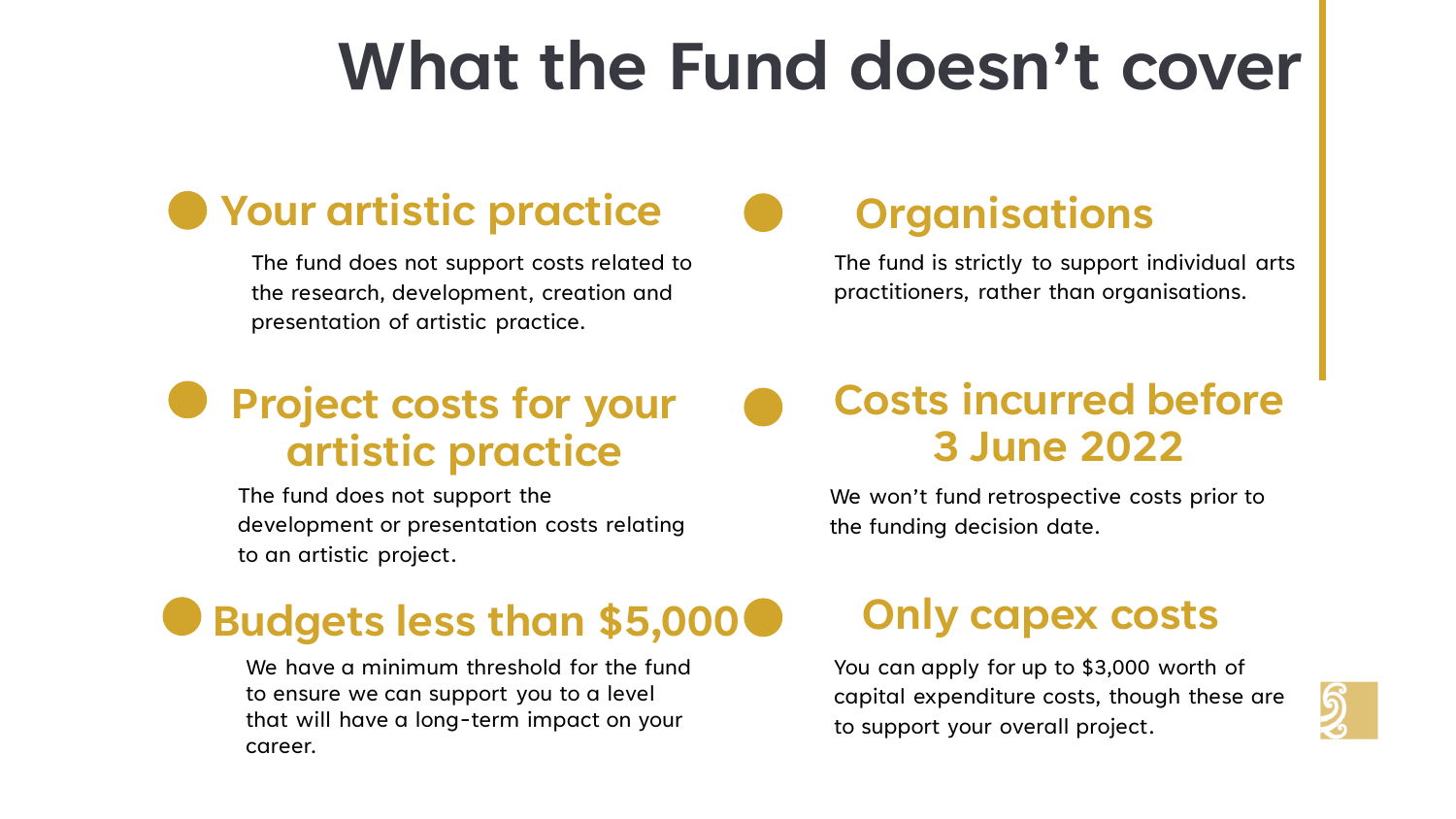#### **We will be asking you four key questions:**

## **What to include in your application**

- **What:** what is the support you need *and why, how it will benefit your career long-term*
- **How:** *where, when and how you plan to deliver your capability/skills development project*
- **Who:** *tell us about yourself and the other key people/organisations involved in the project*
- **How much:** *the budget*

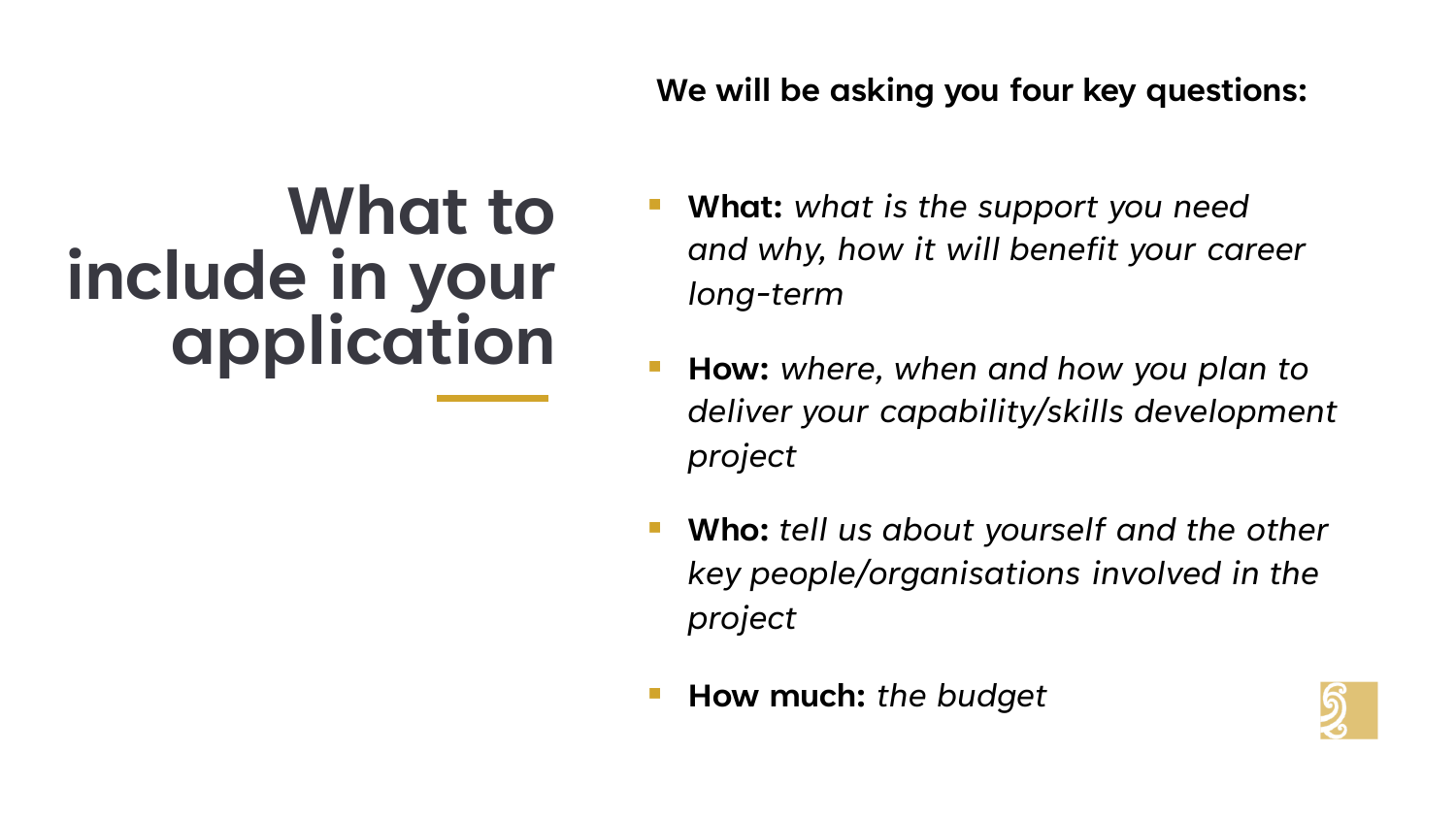## **What to include in your application**

- Your artistic CV
- CVs/bios of any contractors or providers and confirmation of their availability
- Quotes or fees
- **Timeline**
- Budget, including remuneration for your own time to undertake the mahi
- COVID-19 Contingency plan
- **NEW (optional):** a video or audio file (5 mins max length) as part of your application.

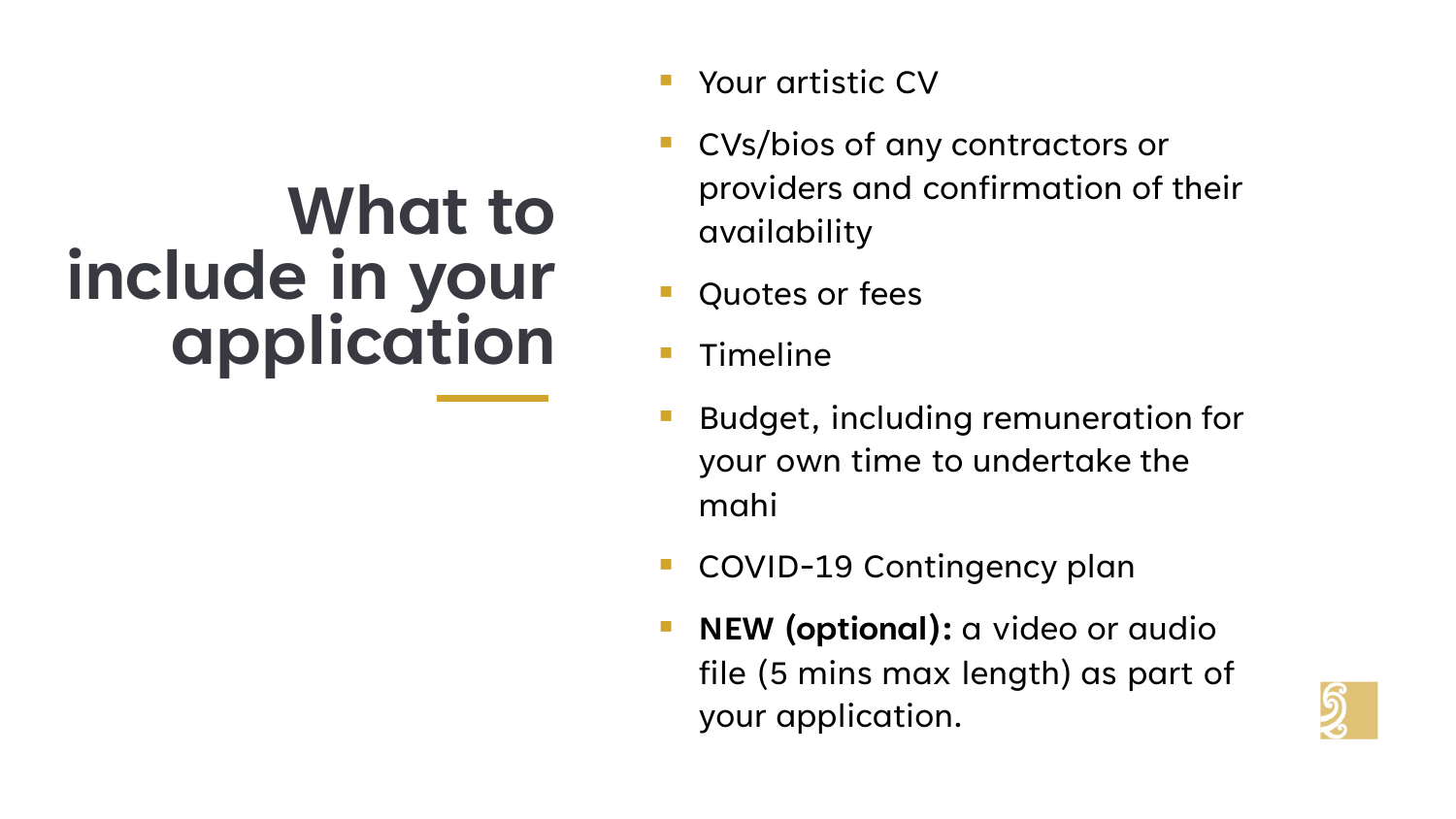# **Assessment criteria**

- **Timely** why is this support needed now?
- **Impact** will your project achieve the desired goal/s and have long term benefits for your sustainability?
- **Planning** is your plan and timeline realistic?
- **Budget** is your budget thorough and accurate?
- **People** do the people involved have the skills and experience to deliver your project?

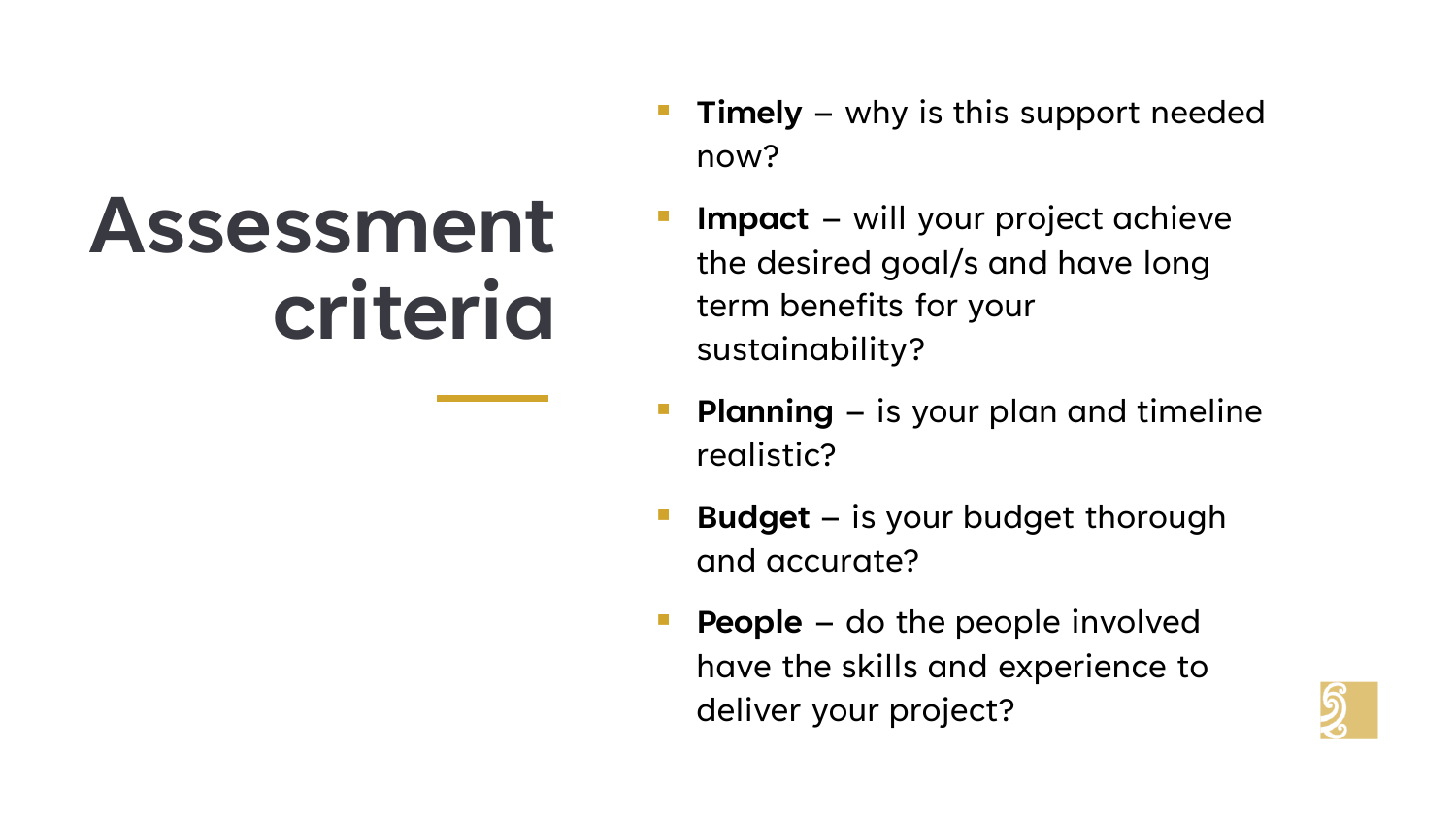# **Keen to apply? Here's your checklist**

## **Look at the assessment criteria**

Think like an assessor and consider what you will need to tell us to help us assess your project.

## **Read the Guidelines & FAQs**

Don't forget to look at our funding guidelines and FAQs on our website too as these will be updated.

## **Prepare your budget**

Our project budget template and helpful videos are on our website.

## **Gather your support material**

Double check you have everything that's required by reading those funding guidelines.

## **Decide your funding pool**

General arts, ngā toi Māori, Pacific arts – remember you can only choose one!